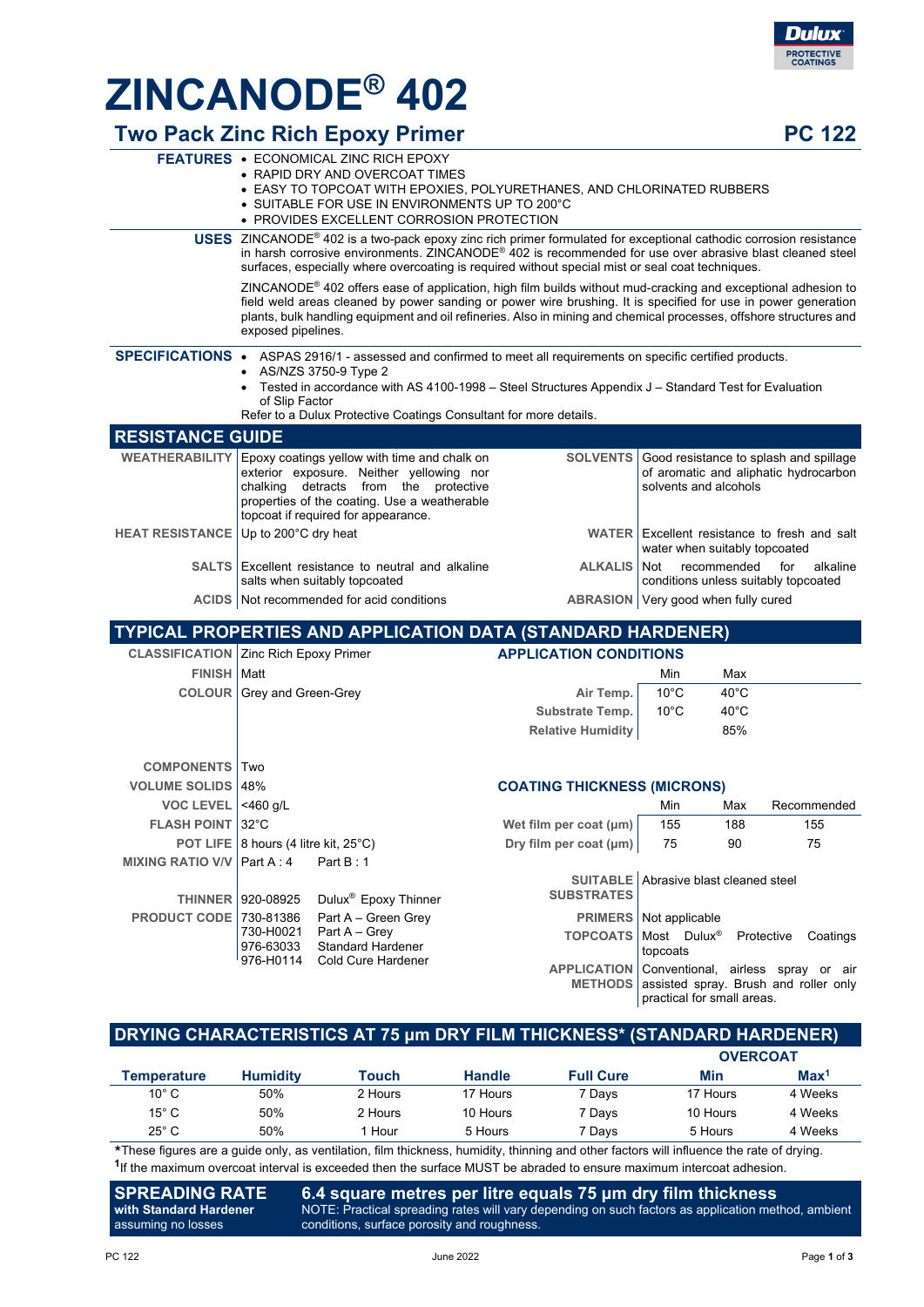## **ZINCANODE® 402**

### **COLD CURE HARDENER**

#### **COATING THICKNESS (MICRONS) APPLICATION CONDITIONS**

|                             | Min | Max | Recommended |                               | Min  | Max            |
|-----------------------------|-----|-----|-------------|-------------------------------|------|----------------|
| Wet film per coat $(\mu m)$ | 125 | 165 | 155         | Air Temperature               | 10°C | $40^{\circ}$ C |
| Dry film per coat (µm)      | 60  | 80  |             | Substrate Surface Temperature | 10°C | $40^{\circ}$ C |

| Min | Max | Recommended |                               | Min  | Max            |
|-----|-----|-------------|-------------------------------|------|----------------|
| 125 | 165 | 155         | Air Temperature               | 10°C | $40^{\circ}$ C |
| 60  | 80  | 75          | Substrate Surface Temperature | 10°C | $40^{\circ}$ C |
|     |     |             | <b>Relative Humidity</b>      |      | 85%            |

**SOLIDS BY VOLUME** 48%

**VOC LEVEL** <460 g/L

**POT LIFE** 8 hours (4 litre kit, 25°C)

|                |                 |         |               | DRYING CHARACTERISTICS AT 75 µm DRY FILM THICKNESS* (COLD CURE HARDENER) |         |                  |
|----------------|-----------------|---------|---------------|--------------------------------------------------------------------------|---------|------------------|
|                |                 |         |               |                                                                          |         | <b>OVERCOAT</b>  |
| Temperature    | <b>Humidity</b> | Touch   | <b>Handle</b> | <b>Full Cure</b>                                                         | Min     | Max <sup>1</sup> |
| $10^{\circ}$ C | 50%             | 60 mins | 8 Hours       | 7 Davs                                                                   | 8 Hours | 4 Weeks          |
| $25^{\circ}$ C | 50%             | 30 mins | 4 Hours       | 7 Davs                                                                   | 4 Hours | 4 Weeks          |
|                |                 |         |               |                                                                          |         |                  |

These figures are a guide only, as ventilation, film thickness, humidity, thinning and other factors will influence the rate of drying **<sup>1</sup>**If the maximum overcoat interval is exceeded then the surface MUST be abraded to ensure maximum intercoat adhesion Use of fast or low temperature hardeners may result in increased yellowing and a reduction of gloss level

**SPREADING RATE with Fast Cure Hardener** assuming no losses **6.4 square metres per litre equals 75 μm dry film thickness** NOTE: Practical spreading rates will vary depending on such factors as application method, ambient conditions, surface porosity and roughness.

#### **TYPICAL SYSTEMS**

This is a guide only and not to be used as a specification. Your specific project needs must be discussed with a Dulux Protective Coatings Consultant.

| <b>SURFACE</b> | <b>ENVIRONMENT</b>                                                | <b>PREPARATION GUIDE</b>                   | <b>SYSTEM</b>                                                                      |                                                                                                                                                      | DFT (µm)                                              |
|----------------|-------------------------------------------------------------------|--------------------------------------------|------------------------------------------------------------------------------------|------------------------------------------------------------------------------------------------------------------------------------------------------|-------------------------------------------------------|
| STEEL - NEW    | Very high corrosivity<br>(AS2312.1 Cat C5)<br>System PUR5         | Abrasive blast clean AS1627.4<br>Class 2.5 |                                                                                    | 1 <sup>st</sup> Coat Zincanode <sup>®</sup> 402<br>2 <sup>nd</sup> Coat Duremax <sup>®</sup> GPE<br>3rd Coat Weathermax <sup>®</sup> HBR             | $75 \mu m$<br>200 µm<br>$100 \mu m$                   |
| STEEL - NEW    | Very high corrosivity<br>(AS2312.1 Cat C5)<br>Exceeds System PUR5 | Abrasive blast clean AS1627.4<br>Class 2.5 | 1 <sup>st</sup> Coat<br>$2nd$ Coat<br>3 <sup>rd</sup> Coat<br>4 <sup>th</sup> Coat | Zincanode <sup>®</sup> 402<br>Duremax <sup>®</sup> GPE MIO<br>Quantum <sup>®</sup> FX<br>Quantum <sup>®</sup> Clearcoat                              | $75 \mu m$<br>$200 \mu m$<br>$55 \mu m$<br>45 µm      |
| STEEL - NEW    | Very high corrosivity<br>(AS2312.1 Cat C5)<br>Exceeds System PUR5 | Abrasive blast clean AS1627.4<br>Class 2.5 | 1 <sup>st</sup> Coat<br>$2nd$ Coat<br>3 <sup>rd</sup> Coat                         | Zincanode <sup>®</sup> 402<br>Duremax <sup>®</sup> GPE MIO<br>QUANTUM <sup>®</sup> 221<br>4 <sup>th</sup> Coat QUANTUM <sup>®</sup> 221              | $75 \mu m$<br>$200 \mu m$<br>$50 \mu m$<br>$50 \mu m$ |
| STEEL - NEW    | Very high corrosivity<br>(AS2312.1 Cat C5)<br>System PUR4         | Abrasive blast clean AS1627.4<br>Class 2.5 |                                                                                    | 1 <sup>st</sup> Coat Zincanode <sup>®</sup> 402<br>2 <sup>nd</sup> Coat Duremax <sup>®</sup> GPE<br>3 <sup>rd</sup> Coat Weathermax <sup>®</sup> HBR | $75 \mu m$<br>$125 \mu m$<br>$100 \mu m$              |
| STEEL - NEW    | Very high corrosivity<br>(AS2312.1 Cat C5)<br>System PUR4         | Abrasive blast clean AS1627.4<br>Class 2.5 |                                                                                    | 1 <sup>st</sup> Coat Zincanode <sup>®</sup> 402<br>2 <sup>nd</sup> Coat Duremax <sup>®</sup> GPE<br>3rd Coat Luxathane <sup>®</sup> HPX              | $75 \mu m$<br>$125 \mu m$<br>$50 \mu m$               |
| STEEL - NEW    | Very high corrosivity<br>(AS2312 Cat C5)                          | Abrasive blast clean AS1627.4<br>Class 2.5 |                                                                                    | 1 <sup>st</sup> Coat Zincanode <sup>®</sup> 402<br>2 <sup>nd</sup> Coat Ferreko <sup>®</sup> No. 3<br>3rd Coat Ferreko <sup>®</sup> No. 3            | $75 \mu m$<br>$100 \mu m$<br>$100 \mu m$              |
| STEEL - NEW    | Low-medium corrosivity<br>(AS2312.1 Cat C2-3)<br>System PUR 2a    | Abrasive blast clean AS1627.4<br>Class 2.5 |                                                                                    | 1 <sup>st</sup> Coat Zincanode <sup>®</sup> 402<br>2 <sup>nd</sup> Coat Luxathane <sup>®</sup> HPX                                                   | $75 \mu m$<br>$50 \mu m$                              |

NOTE: If application is by brush or roller, additional coats will be necessary to achieve the minimum DFT and full opacity